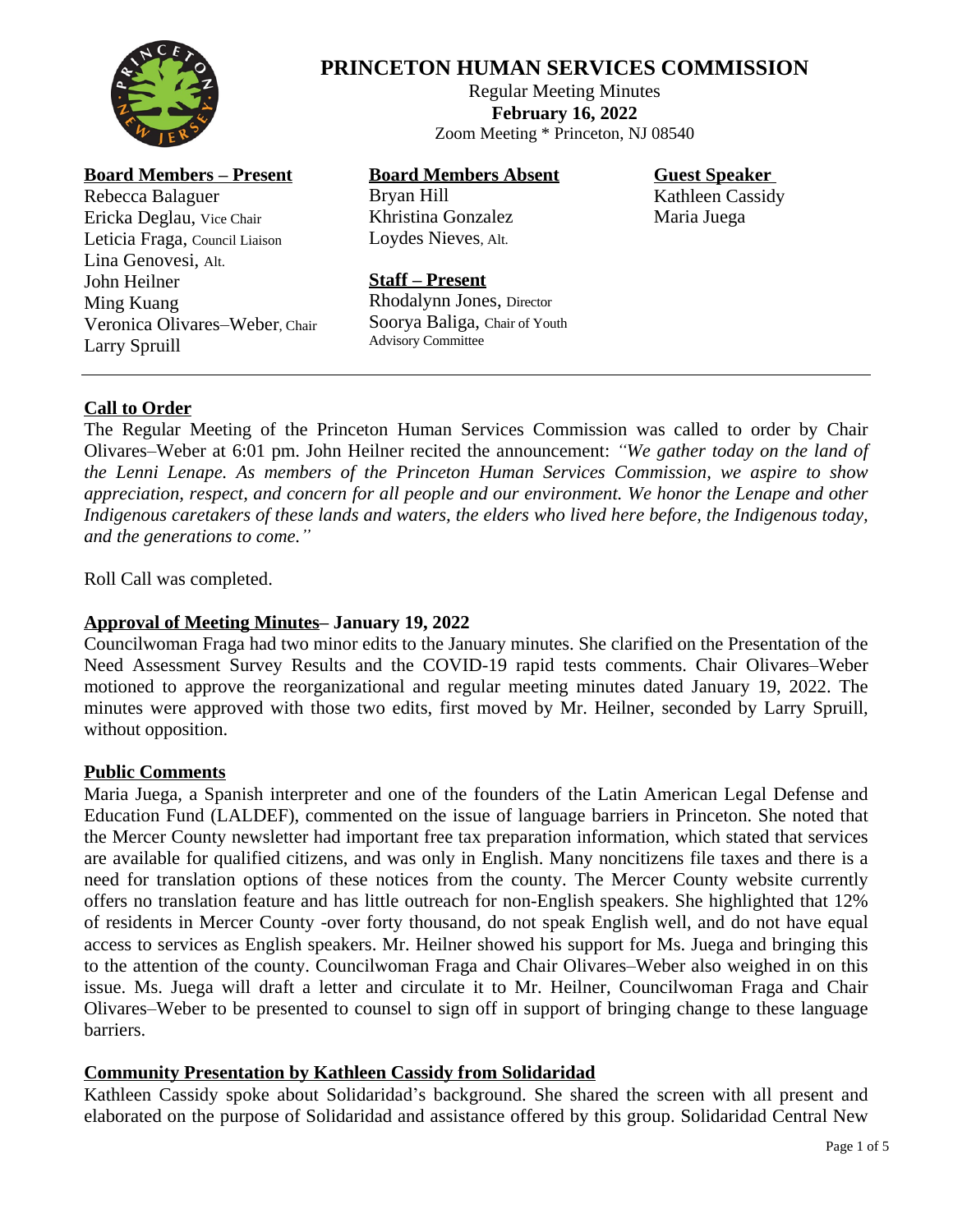Jersey is a group of volunteer community support for our immigrant neighbors, with its primary work to assist them in completing asylum applications and increase their chances of finding legal representation. She also went over the values of those who volunteer, which includes no judgment about who should be here, the strength or weaknesses of a case, and no judgment about the personal story of a neighbor, family or community.

Ms. Cassidy elaborated on Solidaridad's cause and how immigrants can use their assistance to seek asylum pro se, along with asylum benefits. She also provided her contact information with Solidaridad's hotline: (609)937-0100 and email: solidaridadproseclinic@gmail.com

Councilwoman Fraga thanked Ms. Cassidy for her presentation and asked her if she provides services with other cases. She also addressed the privilege of assisting immigrants in need and showing support. She then commented on immigrant outreach with John Heilner. Ming Kuang thanked Ms. Cassidy and Councilwoman Fraga, and mentioned that minors in Princeton public schools may have parents who could benefit from Solidaridad's assistance. Vice-Chair Ericka Deglau also weighed in on juvenile status in regard to visas.

Mr. Heilner mentioned that one way to think about what Solidaridad does is it primarily assists with asylum cases, whereas the Latin American Legal Defense and Education Fund (LALDEF) actively assists with legal services in most fields except asylum cases, though both groups are now working together.

Rebecca Balaguer asked about a juvenile applying for asylum with Special Immigration Juvenile Status (SIJS). Councilwoman Fraga and Chair Olivares–Weber recommended she check with legal services. Chair Olivares–Weber then asked Ms. Cassidy what Solidaridad's main struggle is and how the Princeton Human Services Commission can be helpful. Ms. Cassidy stressed the importance of people being conscious that there are people in our community who may need these asylum services, and for the outreach staff to be conscious of this as well. Mr. Heilner also weighed in and added that the human services office has flyers on the group which it circulated. Vice-Chair Deglau highlighted the harder times undocumented immigrants have getting access to government benefits, and that the local food programs, Princeton Mutual Aid and Solidaridad has been helpful in this regard.

## **Director's Report – Rhodalynn Jones**

Director Rhodalynn Jones gave a brief update on the 2022 Summer Youth Employment Program. The Human Services Department is already beginning to prepare for its 22<sup>nd</sup> annual program to support lowincome youth, ages 14-18, with employment assist workshops and will match them to employments sites. This is an eight week program and currently, it is in the budget to support 40 youth from July through August 2022.

The Human Services Department is partnering with Affordable Housing and the Health Department to identify how we will allocate our Community Development Block Grant (CDBG) funds. Previously, those funds were used to support rental assistance through the housing initiative of Princeton, though we currently are looking to expand this to include support for people who have been impacted by the COVID-19 pandemic and need assistance with childcare, utility assistance, and increase of personal protection equipment (PPE). Dental and vision are also part of the package.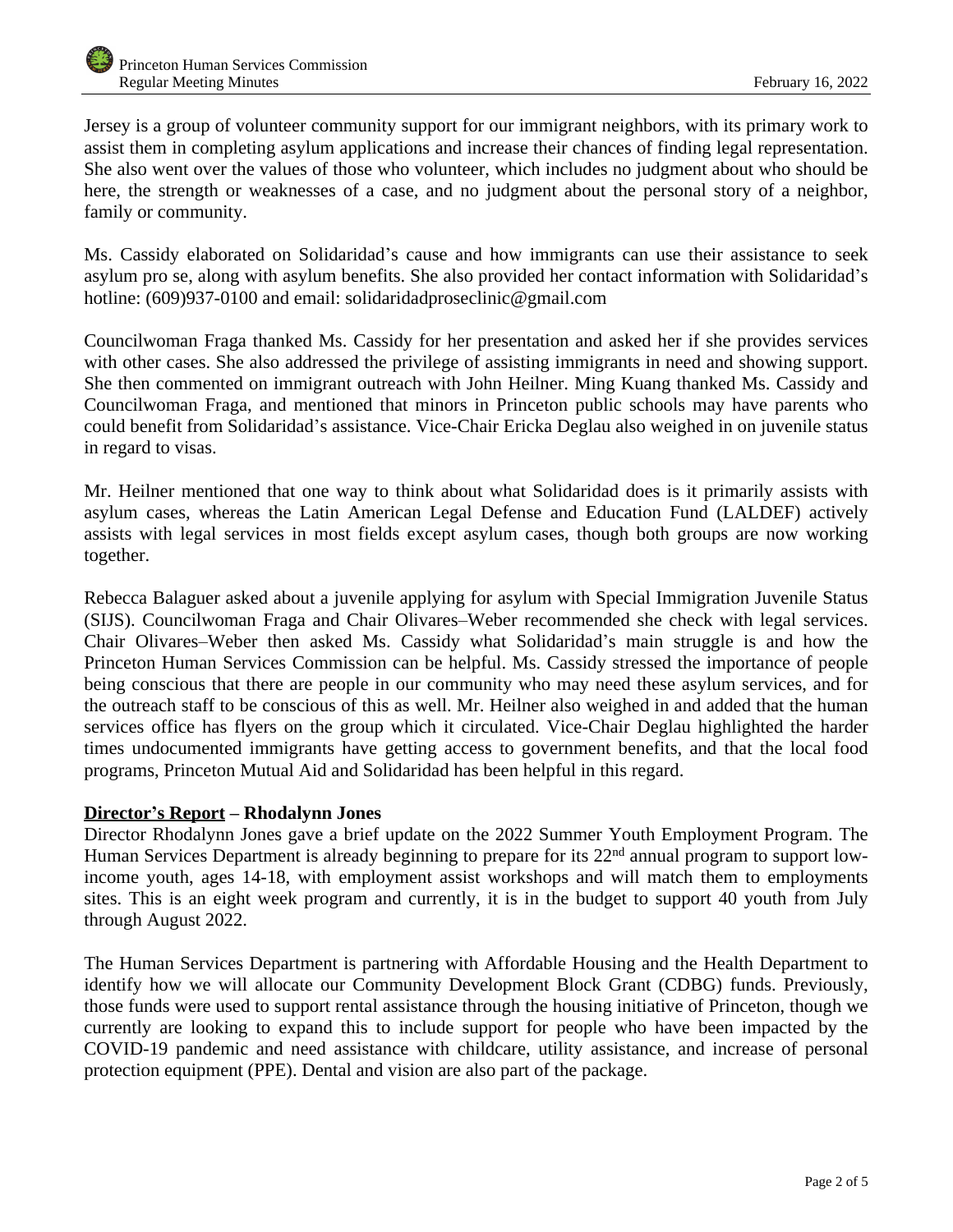There is an increase in the community of people experiencing homelessness, as well as being in danger of eviction. People who are eligible for rental assistance are being referred to the Housing Initiatives of Princeton (HIP) program, or the county or state level programs. Volunteers of America are also assisting with this. She continued that the utility moratorium will end on March 15, and we are making a huge outreach push to take advantage of PSEG's assistance program before that date. Ms. Juega asked what has been the relationship with VOA working out so far with homeless folks. Ms. Jones elaborated that they are responsive and have been actively assisting every time she seeks there help, though there are times when some homeless individuals are not interested in the VOA offered housing units. Nevertheless, this housing option is still being offered during this hard time when emergency housing is very limited.

Regarding other outreach efforts, the PHSC is still spreading the word on PSEG assistance and the Excluded New Jersians Fund (which has been extended to the end of February) and existing food pantries. Free tax preparation services are also being promoted, which is available at the Princeton Public Library, through AARP, and at the Princeton Senior Resource Center. Ms. Jones clarified that there are no Spanish speakers at these locations, so they are asking people to be accompanied with an interpreter to assist. Ms. Juega added that United Way has Spanish-speaking tax assistance at Salvation Army in Trenton on Thursdays from 12pm-4pm, and at the Boys and Girls Club in Lawrenceville on Saturdays from 11am-3pm. Mr. Heilner asked how outreach is being done to the Spanish speaking community regarding the Excluded New Jersians Fund. Ms. Jones explained that Kim, the local outreach coordinator, is actively going to the local Affordable Housing community and stores that are frequented by the immigrant population to spread the word on this. Ms. Balaguer asked for the information on this to be given to the director of school services to distribute at the local high school.

Additional outreach efforts includes the Emergency Rescue Mortgage Assistance program which has just opened. Through this program, homeowners can receive up to thirty-five thousand dollars to cover mortgage arrears or any other housing delinquencies (such as taxes).

## **Council Updates**

Councilwoman Fraga gave a brief update of what the council has been working on, and that they recently met to set our goals. A time to meet with other chairs of the Boards, Commissions and Committees (BCC's) is anticipated to take place after they had an opportunity to review what council's general goals are, what the department goals are, and then see where their goals fit. She shared that there were six goals identified, the main one is social equity. She mentioned how important this goal is to her and her continued advocating to get an accessible laundromat for the residents of the John Witherspoon neighborhood. Access to basic services and quality of life initiatives were also highlighted. The second goal was on resiliency and climate crisis. The third goal is on transit parking and streetscape, which includes expanding the transportation we provide, addressing parking issues and our streetscape. The fourth goal is on housing affordability and would include not just additional affordable housing stock that is already being worked on, but also addressing workforce housing (also known as middle-income housing). The fifth goal is regarding better use of technology, which includes having the process for residents to file municipal applications in an electronic format rather than having to do so in person. The sixth one is legacy goals, which are goals identified in the past but still being worked on, and includes harmonizing all of the ordinances and codes, and many others legacy goals.

## **Subcommittee Reorganization/Goals and Priorities**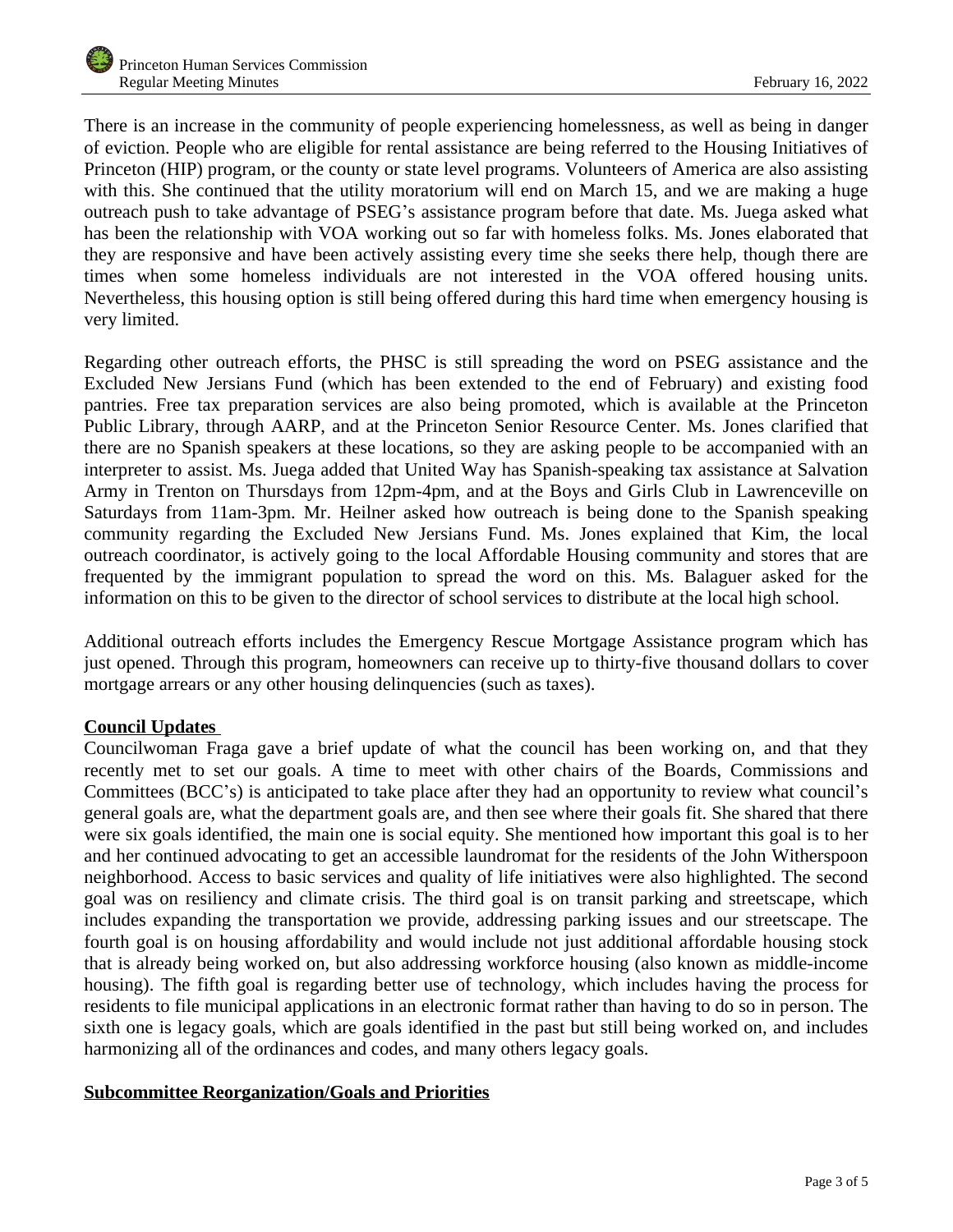Councilwoman Fraga noted three goals for Human Services, outreach, communication coordination and program development. She noted that some of the updates from Ms. Jones minutes earlier fall under those goals, and then discussed the other PHSC goals identified. She gave this as an example of how some department goals can fall under council goals. Chair Olivares–Weber thanked her for having the goals from the Mayor and council finally set, and said she looked forward to that council meeting in particular to set these goals.

Mr. Spruill emphasized the need for transportation to Penn Medicine Princeton Medical Center. He stressed that there is no option currently available to provide vouchers or transit from the local university to this hospital. Councilwoman Fraga will follow up on this issue at the next meeting.

## *Immigration*

Mr. Heilner spoke about the Immigration subcommittee goals and priorities for 2022. These include ensuring that low-income and undocumented immigrants' needs are considered in other town and nonprofit programs; be active with wage theft claims through Ms. Jones and directing people to her if they have these claims; making sure that legal services are available; collaborate with the Princeton school system to provide assistance and resources to immigrant and refugee students; assist with finding employment opportunities for low-income immigrants; and focus as we can on immigrant workers' right (through collaborating with the Civil Rights Commission, New Labor and Unidad Latina en Acción).

Chair Olivares–Weber asked about doing outreach on social media. Councilwoman Fraga did not recommend it, though she highlighted submitting outreach information for the Princeton newsletter and putting it on the municipal website.

#### *Outreach/Needs Assessment*

Vice-Chair Deglau gave a brief update that they will be presenting to the partners next Wednesday at noon, and have invited members of the community center taskforce to listen in and will have a discussion afterwards. The idea, as discussed, is to get input from partners and add it into a presentation that can subsequently be brought to council.

## *Housing Stability & Food Insecurity*

Chair Olivares–Weber noted that last time the name was change to Community Needs, she wanted to see if it can be changed to Community Needs & Social Equities because it will cover housing, food, education and the rest of the work that is being done by this subcommittee. This would also remove the need for the Outreach Needs Assessment subcommittee, reduce extra subcommittees and meetings, and promote working together more. She asked for comments and more members.

#### *Welcoming America*

Chair Olivares–Weber explained this is just one week in September. The community outreach coordinator is working with Human Services and the idea is to collaborate with different organizations for this year's event. Councilwoman Fraga added that it was mentioned at the recent council meeting, and this year Welcoming Week is going to take place September 9<sup>th</sup> through the 18<sup>th</sup> in Princeton. Palmer Square Management took note to make reservations for any events that we may partner with for these dates if they are done in person this year. Ms. Kuang asked if the culture sharing event is done by the township. She shared that families participate in this event directly with the municipality and nonprofits.